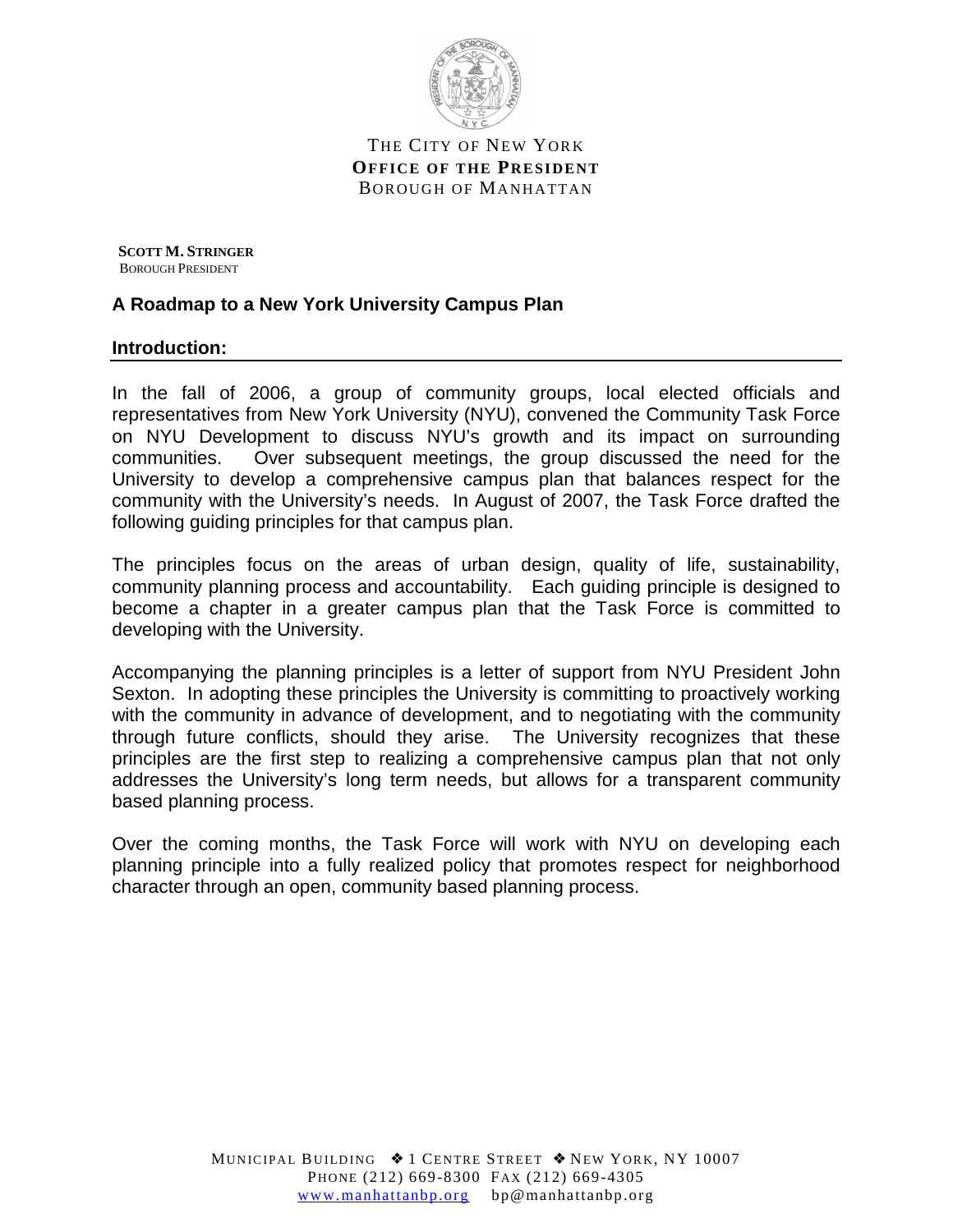- **Establish criteria for development within the existing NYU footprint in the University's campus core and the surrounding neighborhoods that would prioritize** 
	- o Identifying opportunities to decentralize facilities and actively pursuing these opportunities;
	- o Contextual development that is sensitive to building heights, densities and materials;
	- o Reuse before new development; and
	- o Consider mixed use facilities that complement Manhattan's mixed neighborhoods, particularly in regard to ground floor uses.
- **Identify solutions to maximize utilization of existing assets by consulting with the community on:** 
	- o The types of facilities that can be decentralized from the Village campus core and surrounding neighborhoods and cultivating locations outside these areas;
	- o Preferences for appropriate places for vertical additions
	- o Encouraging programmatic and scheduling efficiencies: and
	- o Opening new and re-envisioning existing recreational spaces to better serve both the student population as well as the community at large.

# **Make thoughtful urban and architectural design a priority by:**

- $\circ$  Respecting the limitations of the urban environment, including the impact on New York City's infrastructure;
- o Improving the quality of open spaces; and
- o Actively soliciting, utilizing and implementing input from the community in the design process.

# **Support community sustainability by:**

- o Preserving existing diverse social and economic character through the support of community efforts to sustain affordable housing and local retail;
- o Exploring the utilization of ground floors of buildings for communityoriented uses such as local retail, gallery spaces for local artists, non-profit users and other providers of community services; and
- o Generating a tenant relocation policy for legal, residential tenants, in the event that construction or conversion necessitates the relocation of tenants.

### **Respect the community's existing quality of life including but not limited to:**

- o Taking measures to mitigate effects of construction such as: noise, dust, work hours; sound mitigation for mechanical equipment; and construction staging;
- o Reaching out early and often for community consultation related to major construction;
- o Creating a website for ongoing constructions; and
- o Committing to a community-oriented public process for reviewing NYU's proposed projects and developments.